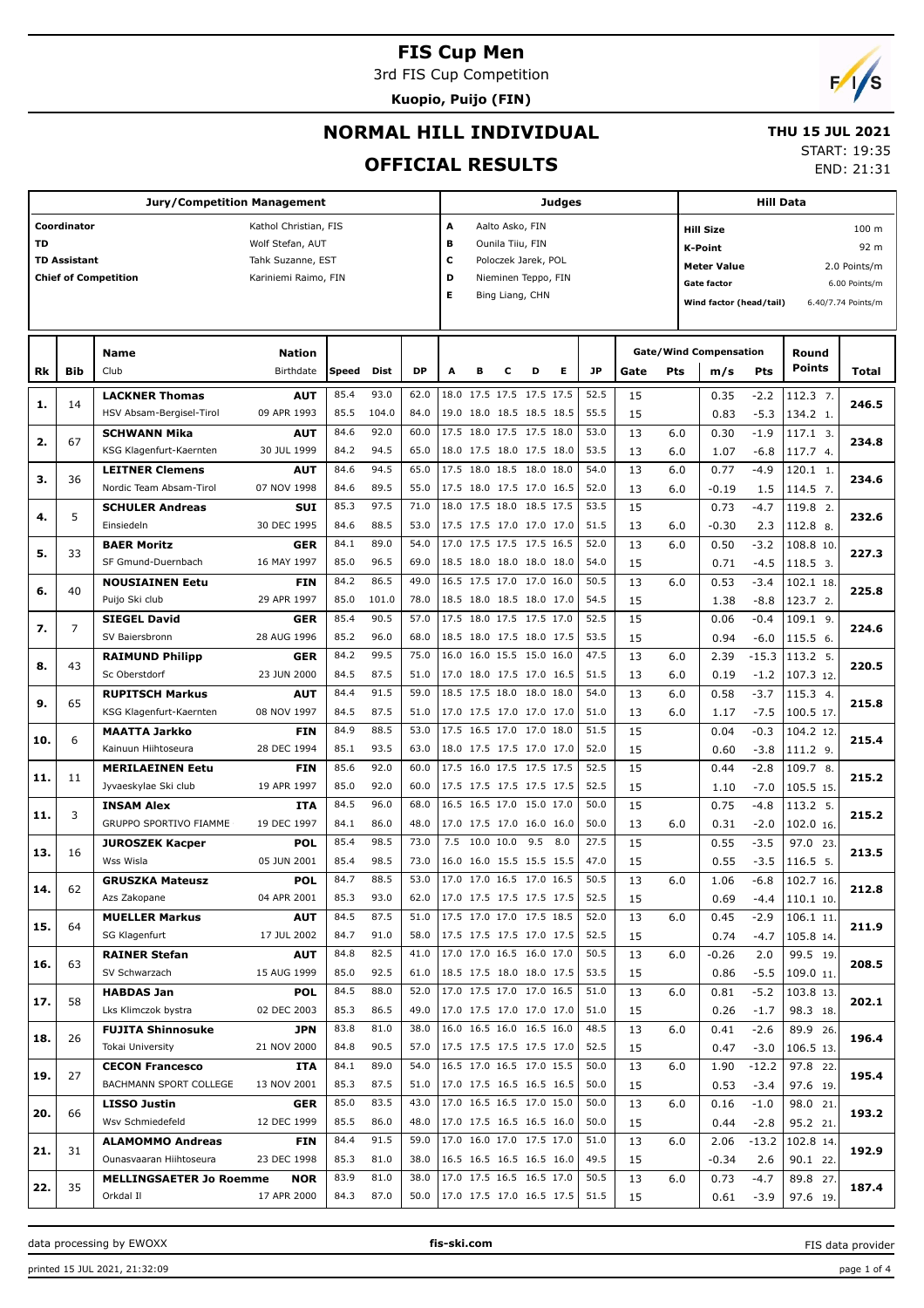3rd FIS Cup Competition

**Kuopio, Puijo (FIN)**



END: 21:31

## **NORMAL HILL INDIVIDUAL**

#### **THU 15 JUL 2021** START: 19:35

#### **OFFICIAL RESULTS**

| Rk  | <b>Bib</b> | <b>Name</b><br>Club          | <b>Nation</b><br>Birthdate | <b>Speed</b> | <b>Dist</b> | <b>DP</b> | A    | в         | с                        | D    | Е    | <b>JP</b> | <b>Gate/Wind Compensation</b><br>Pts<br>Pts<br>Gate<br>m/s |     |         | Round<br><b>Points</b> | Total       |       |  |
|-----|------------|------------------------------|----------------------------|--------------|-------------|-----------|------|-----------|--------------------------|------|------|-----------|------------------------------------------------------------|-----|---------|------------------------|-------------|-------|--|
|     |            |                              |                            |              |             |           |      |           |                          |      |      |           |                                                            |     |         |                        |             |       |  |
| 23. | 17         | <b>KAVILO Henri</b>          | <b>FIN</b>                 | 83.6         | 86.5        | 49.0      | 17.0 | 16.5 17.0 |                          | 17.0 | 16.0 | 50.5      | 13                                                         | 6.0 | 1.01    | $-6.5$                 | 99.0<br>20. | 184.2 |  |
|     |            | Puijon Hiihtoseura           | 05 JUL 1999                | 84.3         | 81.0        | 38.0      |      |           | 16.5 16.5 16.0 16.0 16.5 |      |      | 49.0      | 15                                                         |     | 0.28    | $-1.8$                 | 85.2 24.    |       |  |
| 24. | 34         | <b>BREIVIK Andreas Varsi</b> | <b>NOR</b>                 | 84.1         | 89.5        | 55.0      |      |           | 17.0 17.5 17.5 17.0 17.0 |      |      | 51.5      | 13                                                         | 6.0 | 1.60    | $-10.2$                | 102.3 17.   | 182.0 |  |
|     |            | <b>Tromsoe Skiklub</b>       | 20 NOV 1997                | 84.7         | 79.0        | 34.0      |      |           | 16.0 17.0 16.0 16.0 16.0 |      |      | 48.0      | 15                                                         |     | 0.36    | $-2.3$                 | 79.7 27.    |       |  |
| 25. | 12         | <b>CACINA Daniel Andrei</b>  | <b>ROU</b>                 | 85.1         | 85.5        | 47.0      |      |           | 17.0 16.5 16.5 16.0 16.0 |      |      | 49.0      | 15                                                         |     | 0.65    | $-4.2$                 | 91.8<br>24. | 181.8 |  |
|     |            | CS DINAMO BUC-CENTRUL S      | 17 OCT 2001                | 84.9         | 84.0        | 44.0      |      |           | 17.5 17.0 16.5 17.0 16.0 |      |      | 50.5      | 15                                                         |     | 0.70    | $-4.5$                 | 90.0 23.    |       |  |
| 25. | 9          | <b>WATANABE Rikuta</b>       | <b>JPN</b>                 | 85.2         | 89.5        | 55.0      | 17.0 |           | 17.0 17.0 17.0 16.5      |      |      | 51.0      | 15                                                         |     | 0.50    | $-3.2$                 | 102.8 14.   | 181.8 |  |
|     |            | Tokyo Biso Kogyo Corporation | 09 JUL 1995                | 85.0         | 77.0        | 30.0      |      |           | 16.5 16.5 16.0 16.0 16.0 |      |      | 48.5      | 15                                                         |     | $-0.06$ | 0.5                    | 79.0<br>28. |       |  |
| 27. | 22         | <b>MAERKL Kilian</b>         | <b>GER</b>                 | 83.8         | 84.5        | 45.0      | 17.0 |           | 17.0 16.5 17.0 16.0      |      |      | 50.5      | 13                                                         | 6.0 | 1.55    | $-9.9$                 | 91.6<br>25. | 173.8 |  |
|     |            | Sc Partenkirchen             | 10 APR 2000                | 84.7         | 81.0        | 38.0      |      |           | 16.5 16.5 16.0 16.0 16.5 |      |      | 49.0      | 15                                                         |     | 0.75    | $-4.8$                 | 82.2 25.    |       |  |
| 28. | 46         | <b>IPCIOGLU Fatih Arda</b>   | <b>TUR</b>                 | 84.3         | 83.5        | 43.0      | 15.0 |           | 14.5 14.5 15.0 13.0      |      |      | 44.0      | 13                                                         | 6.0 | 1.37    | $-8.8$                 | 84.2<br>30. | 165.6 |  |
|     |            |                              | 28 SEP 1997                | 84.8         | 80.0        | 36.0      |      |           | 16.5 16.5 16.0 16.0 16.0 |      |      | 48.5      | 15                                                         |     | 0.48    | $-3.1$                 | 81.4<br>26. |       |  |
| 29. | 13         | <b>OLAUSSEN Iver</b>         | <b>NOR</b>                 | 85.5         | 82.5        | 41.0      |      |           | 16.5 16.0 16.0 15.5 16.0 |      |      | 48.0      | 15                                                         |     | 0.74    | $-4.7$                 | 84.3<br>29. | 158.5 |  |
|     |            | Byaasen IL                   | 10 AUG 2002                | 84.8         | 78.0        | 32.0      |      |           | 14.5 15.5 15.0 14.5 16.0 |      |      | 45.0      | 15                                                         |     | 0.43    | $-2.8$                 | 74.2 29.    |       |  |
| 30. | 44         | <b>CHOI Heung Chul</b>       | <b>KOR</b>                 | 84.2         | 83.5        | 43.0      |      |           | 15.5 15.5 15.5 15.5 15.0 |      |      | 46.5      | 13                                                         | 6.0 | 1.36    | $-8.7$                 | 86.8<br>28. | 143.2 |  |
|     |            | High1 Resort                 | 03 DEC 1981                | 84.7         | 69.5        | 15.0      |      |           | 14.5 15.0 14.5 14.0 15.5 |      |      | 44.0      | 15                                                         |     | 0.40    | $-2.6$                 | 56.4 30.    |       |  |

|     |    | Not qualified for final round                                           |                           |      |      |      |                          |     |              |      |    |     |      |         |      |
|-----|----|-------------------------------------------------------------------------|---------------------------|------|------|------|--------------------------|-----|--------------|------|----|-----|------|---------|------|
| 31. | 15 | <b>BRESADOLA Giovanni</b><br>C.S. ESERCITO                              | <b>ITA</b><br>17 FEB 2001 | 85.0 | 81.5 | 39.0 | 16.0 16.5 15.5 16.0 16.5 |     |              | 48.5 | 15 |     | 0.56 | $-3.6$  | 83.9 |
| 32. | 38 | <b>WASSER Yanick</b><br>Einsiedeln                                      | <b>SUI</b><br>27 MAY 2004 | 83.9 | 82.5 | 41.0 | 15.0 16.5 16.0 15.5 16.0 |     |              | 47.5 | 13 | 6.0 | 2.02 | $-12.9$ | 81.6 |
| 33. | 25 | <b>VIKEN Jonas</b><br>Steinkjer Skiklubb                                | <b>NOR</b><br>28 FEB 1997 | 83.8 | 79.5 | 35.0 | 16.0 16.5 15.5 16.0 16.0 |     |              | 48.0 | 13 | 6.0 | 1.23 | $-7.9$  | 81.1 |
| 34. | 32 | <b>HEIKKINEN Kalle</b><br>Kuusamon Era-veikot                           | <b>FIN</b><br>16 SEP 1999 | 83.8 | 82.0 | 40.0 | 13.5 15.0 15.5 14.0 13.0 |     |              | 42.5 | 13 | 6.0 | 1.33 | $-8.5$  | 80.0 |
| 35. | 24 | <b>SELL Adrian</b><br>Sv Messstetten                                    | <b>GER</b><br>28 APR 1998 | 84.1 | 76.0 | 28.0 | 16.0 16.0 16.0 16.0 16.0 |     |              | 48.0 | 13 | 6.0 | 0.96 | $-6.1$  | 75.9 |
| 36. | 55 | <b>ZAPOTOCZNY Szymon</b><br>Ks Evenement zakopane                       | <b>POL</b><br>06 MAY 2003 | 84.1 | 75.5 | 27.0 | 16.0 15.0 15.5 15.5 15.0 |     |              | 46.0 | 13 | 6.0 | 0.57 | $-3.6$  | 75.4 |
| 37. | 57 | <b>JONIAK Klemens</b><br>Lks Poroniec poronin                           | <b>POL</b><br>02 MAR 2005 | 81.8 | 73.0 | 22.0 | 16.0 16.0 16.0 16.0 16.0 |     |              | 48.0 | 13 | 6.0 | 0.33 | $-2.1$  | 73.9 |
| 38. | 42 | <b>CINTIMAR Muhammet Irfan</b>                                          | <b>TUR</b><br>16 JUL 1997 | 84.3 | 76.0 | 28.0 | 16.0 16.0 16.0 16.0 14.5 |     |              | 48.0 | 13 | 6.0 | 1.30 | $-8.3$  | 73.7 |
| 39. | 56 | <b>VALTO Kasperi</b><br>Lahden Hiihtoseura                              | <b>FIN</b><br>03 JUL 2003 | 84.0 | 75.5 | 27.0 | 15.0 14.5 14.5 14.0 15.0 |     |              | 44.0 | 13 | 6.0 | 0.54 | $-3.5$  | 73.5 |
| 40. | 59 | <b>JOJKO Arkadiusz</b><br>Wss Wisla                                     | <b>POL</b><br>30 AUG 2002 | 84.5 | 83.5 | 43.0 | 9.5<br>9.5               |     | 9.5 10.0 8.0 | 28.5 | 13 | 6.0 | 0.79 | $-5.1$  | 72.4 |
| 41. | 21 | <b>SPULBER Mihnea Alexandru</b><br>CS DINAMO BUC-CENTRUL SP(11 DEC 2000 | <b>ROU</b>                | 84.0 | 77.0 | 30.0 | 15.0 14.5 15.0 15.5 14.0 |     |              | 44.5 | 13 | 6.0 | 1.38 | $-8.8$  | 71.7 |
| 42. | 20 | <b>MITROFAN Nicolae Sorin</b><br>CS OLIMPIC CETATE RASNOV               | <b>ROU</b><br>26 MAR 1999 | 83.8 | 74.0 | 24.0 | 14.5 14.5 14.0 14.0 14.5 |     |              | 43.0 | 13 | 6.0 | 1.01 | $-6.5$  | 66.5 |
| 43. | 41 | <b>KINDLIMANN Lars</b><br>Am Bachtel wald                               | <b>SUI</b><br>28 NOV 2000 | 84.4 | 70.5 | 17.0 | 16.0 15.5 15.5 15.5 16.0 |     |              | 47.0 | 13 | 6.0 | 0.77 | $-4.9$  | 65.1 |
| 44. | 28 | <b>GUNGEN Muhammed Munir</b>                                            | <b>TUR</b><br>24 AUG 1998 | 84.1 | 74.5 | 25.0 | 14.5 14.5 14.5 13.0 15.5 |     |              | 43.5 | 13 | 6.0 | 1.60 | $-10.2$ | 64.3 |
| 45. | 39 | <b>PALOSAARI Vilho</b><br>Kuusamon Era-Veikot                           | <b>FIN</b><br>20 JUL 2004 | 83.8 | 68.5 | 13.0 | 16.0 15.0 15.5 16.0 18.0 |     |              | 47.5 | 13 | 6.0 | 0.65 | $-4.2$  | 62.3 |
| 46. | 54 | <b>SONG Qiwu</b>                                                        | <b>CHN</b><br>20 AUG 2001 | 83.6 | 83.0 | 42.0 | 5.5 8.5                  | 9.0 | 9.0<br>7.0   | 24.5 | 13 | 6.0 | 1.73 | $-11.1$ | 61.4 |
| 47. | 52 | <b>LYU YIxin</b>                                                        | <b>CHN</b><br>15 MAY 2000 | 83.7 | 71.5 | 19.0 | 14.5 14.5 14.5 14.0 15.5 |     |              | 43.5 | 13 | 6.0 | 1.41 | $-9.0$  | 59.5 |

data processing by EWOXX **fis-ski.com**

printed 15 JUL 2021, 21:32:09 page 2 of 4

FIS data provider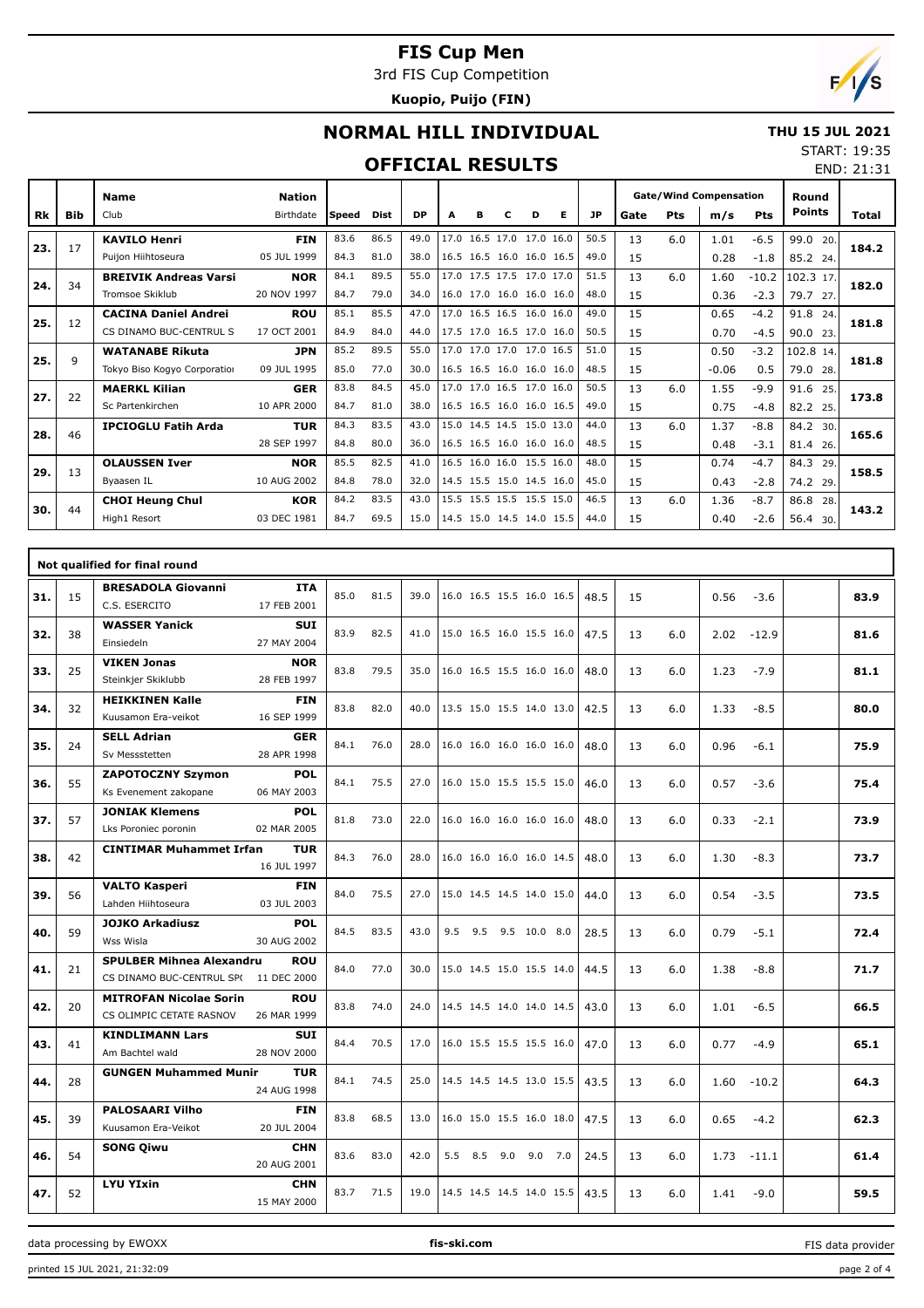3rd FIS Cup Competition

**Kuopio, Puijo (FIN)**



### **NORMAL HILL INDIVIDUAL**



#### **OFFICIAL RESULTS**

START: 19:35 END: 21:31

|     |                | <b>Name</b>                                          | <b>Nation</b>             |            |      |           |   |   |   |                          |    |      | <b>Gate/Wind Compensation</b><br>Gate<br>Pts<br>m/s |     |      |            | Round         |       |
|-----|----------------|------------------------------------------------------|---------------------------|------------|------|-----------|---|---|---|--------------------------|----|------|-----------------------------------------------------|-----|------|------------|---------------|-------|
| Rk  | <b>Bib</b>     | Club                                                 | Birthdate                 | Speed Dist |      | <b>DP</b> | A | в | c | D                        | E. | JP.  |                                                     |     |      | <b>Pts</b> | <b>Points</b> | Total |
| 48. | 8              | <b>WANG Rui</b>                                      | <b>CHN</b><br>24 FEB 2002 | 84.2       | 69.0 | 14.0      |   |   |   | 16.0 15.0 15.5 16.0 16.0 |    | 47.5 | 15                                                  |     | 0.77 | $-4.9$     |               | 56.6  |
| 49. | 49             | <b>KUISMA Tomas</b><br>Puijon Hiihtoseura            | <b>FIN</b><br>30 JUL 2004 | 82.8       | 69.5 | 15.0      |   |   |   | 16.0 15.5 15.5 15.5 15.5 |    | 46.5 | 13                                                  | 6.0 | 1.85 | $-11.8$    |               | 55.7  |
| 50. | 29             | <b>MARKENG Simen Aasen</b><br>Lensbygda Sk           | <b>NOR</b><br>30 JUN 2002 | 84.5       | 70.0 | 16.0      |   |   |   | 14.0 14.5 14.0 14.0 14.5 |    | 42.5 | 13                                                  | 6.0 | 1.42 | $-9.1$     |               | 55.4  |
| 51. | 10             | <b>CAMPREGHER Andrea</b><br>BACHMANN SPORT COLLEGE S | <b>ITA</b><br>20 JUN 2001 | 84.8       | 67.0 | 10.0      |   |   |   | 16.0 15.0 15.5 15.5 16.0 |    | 47.0 | 15                                                  |     | 0.39 | $-2.5$     |               | 54.5  |
| 52. | 19             | <b>BEDIR Muhammed Ali</b>                            | <b>TUR</b><br>24 MAR 2000 | 83.6       | 67.0 | 10.0      |   |   |   | 15.5 14.5 15.0 15.0 15.0 |    | 45.0 | 13                                                  | 6.0 | 1.22 | $-7.8$     |               | 53.2  |
| 53. | 60             | <b>ZHOU Xiaoyang</b>                                 | <b>CHN</b><br>24 SEP 2002 | 83.6       | 67.0 | 10.0      |   |   |   | 14.0 15.0 13.5 13.0 13.5 |    | 41.0 | 13                                                  | 6.0 | 0.77 | $-4.9$     |               | 52.1  |
| 54. | 48             | <b>RAMMO Karel</b><br>Nomme Sportclub                | <b>EST</b><br>03 SEP 2003 | 83.8       | 65.0 | 6.0       |   |   |   | 14.5 15.0 14.5 14.0 14.0 |    | 43.0 | 13                                                  | 6.0 | 0.54 | $-3.5$     |               | 51.5  |
| 55. | 50             | <b>KINNUNEN Tuomas</b><br>Lahden Hiihtoseura         | <b>FIN</b><br>27 NOV 2005 | 83.4       | 64.0 | 4.0       |   |   |   | 15.5 15.0 15.0 15.5 14.0 |    | 45.5 | 13                                                  | 6.0 | 0.89 | $-5.7$     |               | 49.8  |
| 56. | 47             | <b>ZHAO Chuan</b>                                    | <b>CHN</b><br>20 SEP 2001 | 83.2       | 61.0 | $-2.0$    |   |   |   | 14.0 14.5 14.0 13.5 14.5 |    | 42.5 | 13                                                  | 6.0 | 0.65 | $-4.2$     |               | 42.3  |
| 57. | 51             | <b>ALTER Markkus</b><br>Pohjakotkas Sport society    | <b>EST</b><br>27 JUN 2002 | 83.5       | 61.0 | $-2.0$    |   |   |   | 15.0 14.5 14.5 15.0 14.5 |    | 44.0 | 13                                                  | 6.0 | 1.06 | $-6.8$     |               | 41.2  |
| 58. | 53             | <b>ZHEN Weijie</b>                                   | <b>CHN</b><br>16 OCT 2003 | 83.7       | 58.5 | $-7.0$    |   |   |   | 14.0 14.0 14.0 14.0 14.0 |    | 42.0 | 13                                                  | 6.0 | 0.80 | $-5.1$     |               | 35.9  |
| 59. | $\mathbf{1}$   | <b>HUANG Xuyu</b>                                    | <b>CHN</b><br>18 FEB 2001 | 83.8       | 60.0 | $-4.0$    |   |   |   | 13.5 13.5 13.5 13.0 14.0 |    | 40.5 | 15                                                  |     | 0.63 | $-4.0$     |               | 32.5  |
| 60. | 37             | <b>ZHU Honglin</b>                                   | <b>CHN</b><br>11 OCT 2002 | 82.3       | 55.5 | $-13.0$   |   |   |   | 14.0 13.5 14.0 13.5 14.0 |    | 41.5 | 13                                                  | 6.0 | 0.45 | $-2.9$     |               | 31.6  |
| 61. | 23             | <b>CHEN Zhe</b>                                      | <b>CHN</b><br>09 MAR 1993 | 83.3       | 58.5 | $-7.0$    |   |   |   | 13.5 13.5 13.5 13.0 13.5 |    | 40.5 | 13                                                  | 6.0 | 1.26 | $-8.1$     |               | 31.4  |
| 62. | 30             | LIU Xin                                              | <b>CHN</b><br>14 DEC 2001 | 82.6       | 57.5 | $-9.0$    |   |   |   | 13.5 13.5 13.0 12.5 14.0 |    | 40.0 | 13                                                  | 6.0 | 1.27 | $-8.1$     |               | 28.9  |
| 63. | $\overline{2}$ | <b>HU Jingtao</b>                                    | <b>CHN</b><br>02 NOV 2001 | 83.7       | 55.5 | $-13.0$   |   |   |   | 14.0 13.5 13.5 13.0 14.0 |    | 41.0 | 15                                                  |     | 0.39 | $-2.5$     |               | 25.5  |
| 64. | 45             | <b>CUI Qihang</b>                                    | <b>CHN</b><br>17 SEP 2003 | 81.8       | 52.0 | $-20.0$   |   |   |   | 13.5 13.0 13.5 13.0 14.0 |    | 40.0 | 13                                                  | 6.0 | 1.07 | $-6.8$     |               | 19.2  |

| Did not start |                    |  |
|---------------|--------------------|--|
| <b>Bib</b>    | <b>Name</b>        |  |
| 18            | <b>KAGU Markus</b> |  |

| <b>Disqualified</b> |                       |           |  |  |  |  |  |  |  |  |  |  |
|---------------------|-----------------------|-----------|--|--|--|--|--|--|--|--|--|--|
| <b>Bib</b>          | <b>Name</b>           | Reason    |  |  |  |  |  |  |  |  |  |  |
|                     | STRAND Soelve Jokerud | SCE4 Suit |  |  |  |  |  |  |  |  |  |  |
| 61                  | NIZNIK Adam           | SCE4 Suit |  |  |  |  |  |  |  |  |  |  |

| <b>Weather Information</b> |               |      |                 |              |      |      |  |  |  |  |  |  |  |
|----------------------------|---------------|------|-----------------|--------------|------|------|--|--|--|--|--|--|--|
|                            |               | Air  | <b>Humidity</b> | Wind $[m/s]$ |      |      |  |  |  |  |  |  |  |
|                            | Weather       | [°C] | [%]             | Min          | Avg  | Max  |  |  |  |  |  |  |  |
| 1st round                  | sunny         | 29   | 40              | $-0.30$      | 0.90 | 2.40 |  |  |  |  |  |  |  |
| 2nd round                  | partly cloudy | 28   | 44              | $-0.30$      | 0.50 | 1.40 |  |  |  |  |  |  |  |